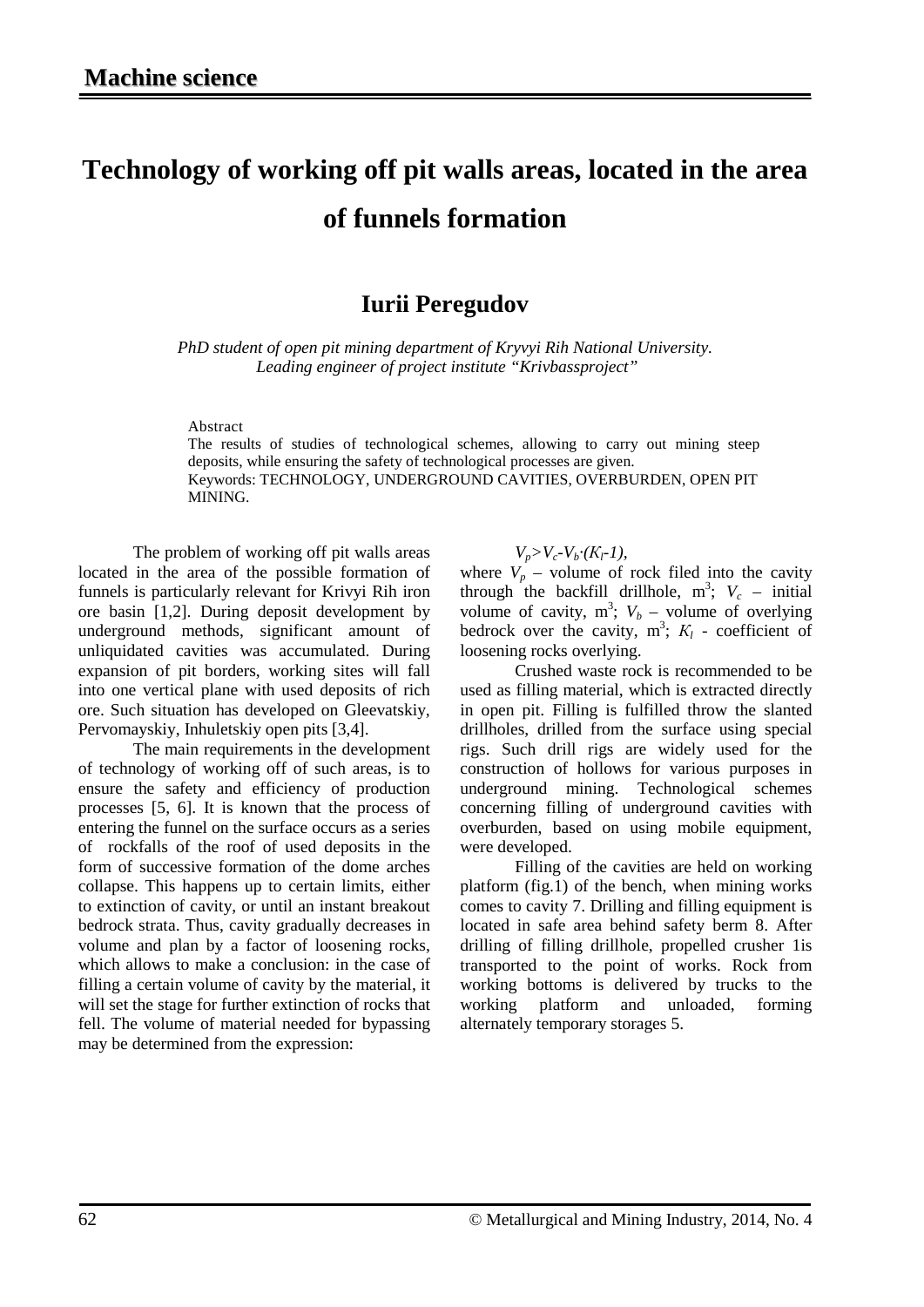

**Figure1.** The scheme of organization of work concerning filling cavities 1 – mobile crusher; 2 – orifice of filling drillhole; 3 – wheel loader; 4 – dump; 5 – temporary storage of rocks; 6 axis of the road; 7 – projection exit cavity on the surface; 8 - safety berm.

Wheel loader weighs the rocks from the temporary storage, transports and unloads it into a hopper of mobile crusher. After finishing of filling works, mining operations can be continued. With such organization, operational annual costs will be defined as total cost of all kinds of technological filling operations.

It is necessary to consider shortening of the distance of transportation waste rocks as compared with the external dumping. It happens because of filling the cavities by waste rocks, which are directly excavated from the nearest to filling area bench. Additional costs for mining of undermined pit walls include the costs for filling cavities and exploration costs. Total discounted capital and operational costs for the entire period of mining will be:

$$
C_{s} = \sum_{i=1}^{I} (D_{f.d} \cdot c_{f.d} + V_{i} \cdot (c_{e} + c_{e} + c_{i1} \cdot d_{i} - c_{i2} \cdot d_{i} - c_{d}) \cdot D_{t} +
$$
  
+ 
$$
\sum_{i=1}^{T} (D_{e.d} \cdot C_{e.d.} + S_{g} \cdot C_{g}) \cdot D_{t} + C_{c}.
$$

where  $C_s$  – costs for ensuring the safety of technological processes, hrn;  $D_{f,d}$  – total depth of filling of drillholes in the i-th year, m/year;  $c_{fd}$  – prime cost of drilling 1 of meter of filling drillhole, hrn/m;  $V_i$  – volume of waste rock used as filling

material in the i-th year,  $m^3$ /year;  $c_c$  – prime cost of crushing of 1 m<sup>3</sup> of rock, hrn/m<sup>3</sup>;  $c_e$  – prime cost of excavation of 1 m<sup>3</sup> of rock, grn/m<sup>3</sup>;  $c_{t1}$  – prime cost of transportation waste rocks from bottom to filling area, hrn/t·km;  $c_{t2}$  – prime cost of transportation of waste rocks from bottom to dump, hrn/t·km;  $d_1$  – distance from bottom to filling area, km;  $d_2$  – distance from bottom to dump, km;  $c_d$  – prime cost of dumping,  $hrn/m^3$ ;  $D_{e.d.}$  – total depth of exploration drillholes in the i-th year, m/year;  $S_g$  – surface area of the pit walls, researched by means of geophysical exploration,  $m^2$ /year;  $c_{e.d.}$  – prime cost of 1 meter of exploration drilling, hrn/m;  $c_g$  – prime cost of geophysical researches,  $hrn/m^2$ ;  $C_c$  – capital costs for purchase of filling equipment, hrn.

$$
D_t = \frac{1}{\left(1 + E\right)^{t-1}}
$$

where  $E -$  discount rate, %.

Estimation of economic efficiency of involvement in working off of undermined pit walls is fulfilled with the help of criteria of discounting profit:

$$
P = \sum_{i=1}^T A_i \cdot \gamma \cdot P_c \cdot D_t - \sum_{i=1}^T (c_i \cdot A_i + c_o \cdot V_i) \cdot D_t - \sum_{i=1}^T C_s \cdot D_t,
$$

where  $A_i$  – mined ore in the i-th year, t/year;  $\gamma$  – iron concentrate output from 1t of iron ore;  $P_c$  - the